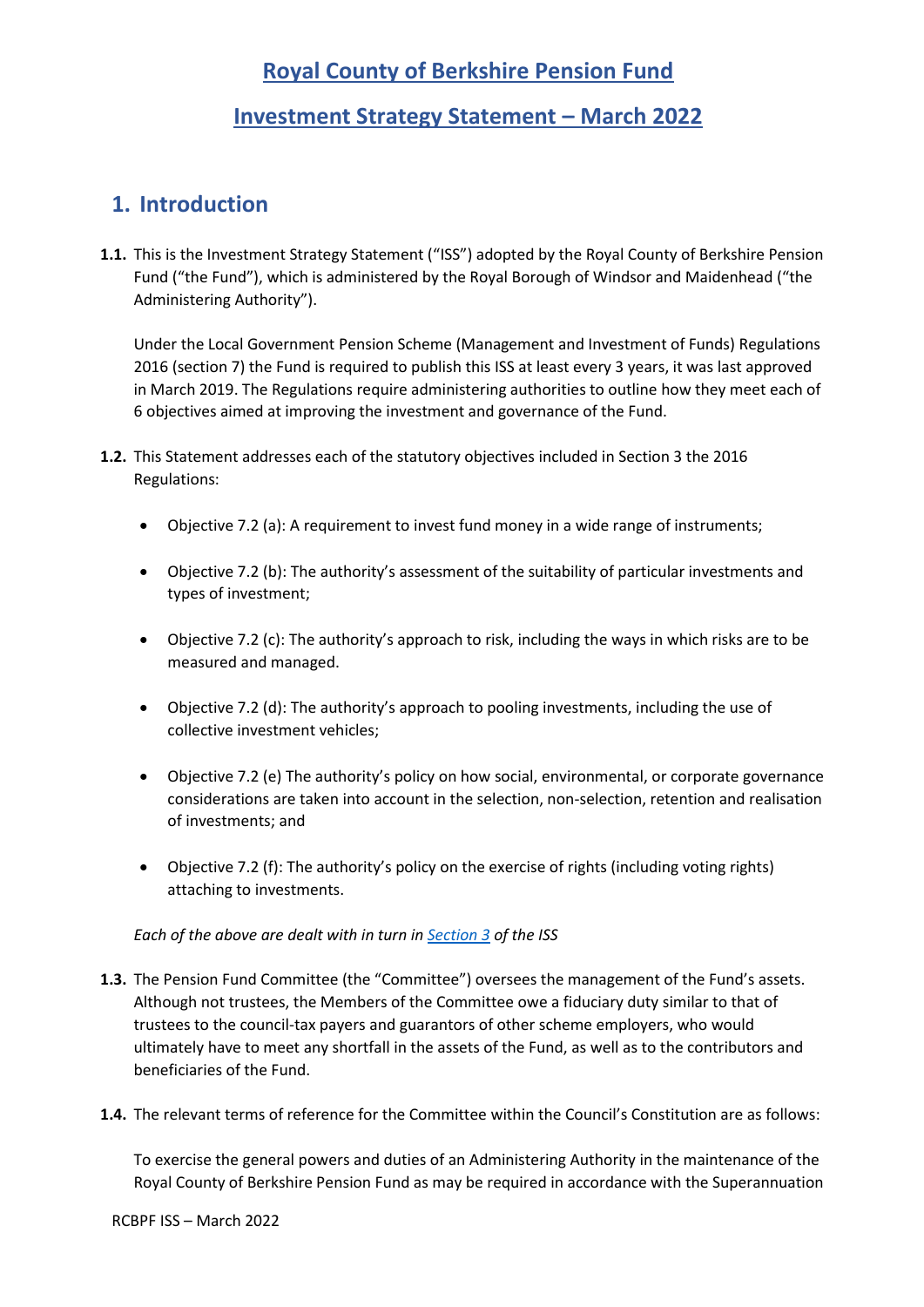Fund Act 1972, The Public Service Pensions Act 2013 and Local Government Pension Scheme Regulations existing under those Acts including, but not restricted to the following;

- (i) Setting of the Investment Strategy and Funding Strategy Statements and determination of the Strategic Asset Allocation of the Pension Fund's assets in the light of professional advice and other suitably qualified independent advice, legislative constraints and Codes of Practice.
- (ii) Responsibility for the statutory policies and administration of the Royal County of Berkshire Pension Fund maintained by the Administering Authority in accordance with the Local Government Pension Scheme Regulations, The Local Government Pension Scheme (Management of Investment of Funds) Regulations, all other associated legislation and Pension Regulator Codes of Practice.
- (iii) Determination of the arrangements for obtaining appropriate investment advice including the appointment of a suitably qualified independent person or persons to give expert advice on Pension Fund investment and management arrangements.
- (iv) The periodic review and monitoring of the Pension Fund's investment performance in line with the Advisory and Management Agreement entered into with the Local Pensions Partnership (Investments) Limited (LPPI).
- (v) To consider the Annual Report and Accounts of the Fund.
- (vi) The reporting of any breaches of the law to the Pensions Regulator.

The Director of Resources (S.151 officer) , the Head of Finance (Deputy S.151 officer), the Head of Pension Fund, the appointed independent advisors and actuaries support the Committee. The day-today management of the Fund's assets in accordance with this strategy is delegated to LPPI ("the Investment Manager").

- **1.5.** This ISS will be reviewed at least once every three years as per the statutory guidance, or more frequently as required - in particular following valuations, future asset/liability studies, performance reviews, or legislation changes (i.e. TCFD) which may indicate a need to change investment policy, or significant changes to the Funding Strategy Statement ("FSS").
- **1.6.** The Administering Authority confirms (as per section 7 (4)) that the Royal County of Berkshire Pension Fund has no investments in entities that are connected with the authority but if in future it does these will be limited to no more than 5% of the Fund's assets.
- **1.7.** The Administering Authority confirms (as per Section 7 (8)) that the Royal County of Berkshire Pension Fund will invest, in accordance with its investment strategy, any fund money that is not needed immediately to make payments from the fund. [Section 4](#page-11-0) of the ISS sets the strategic allocation target and maximum percentage of total Fund value for fund Cash holdings.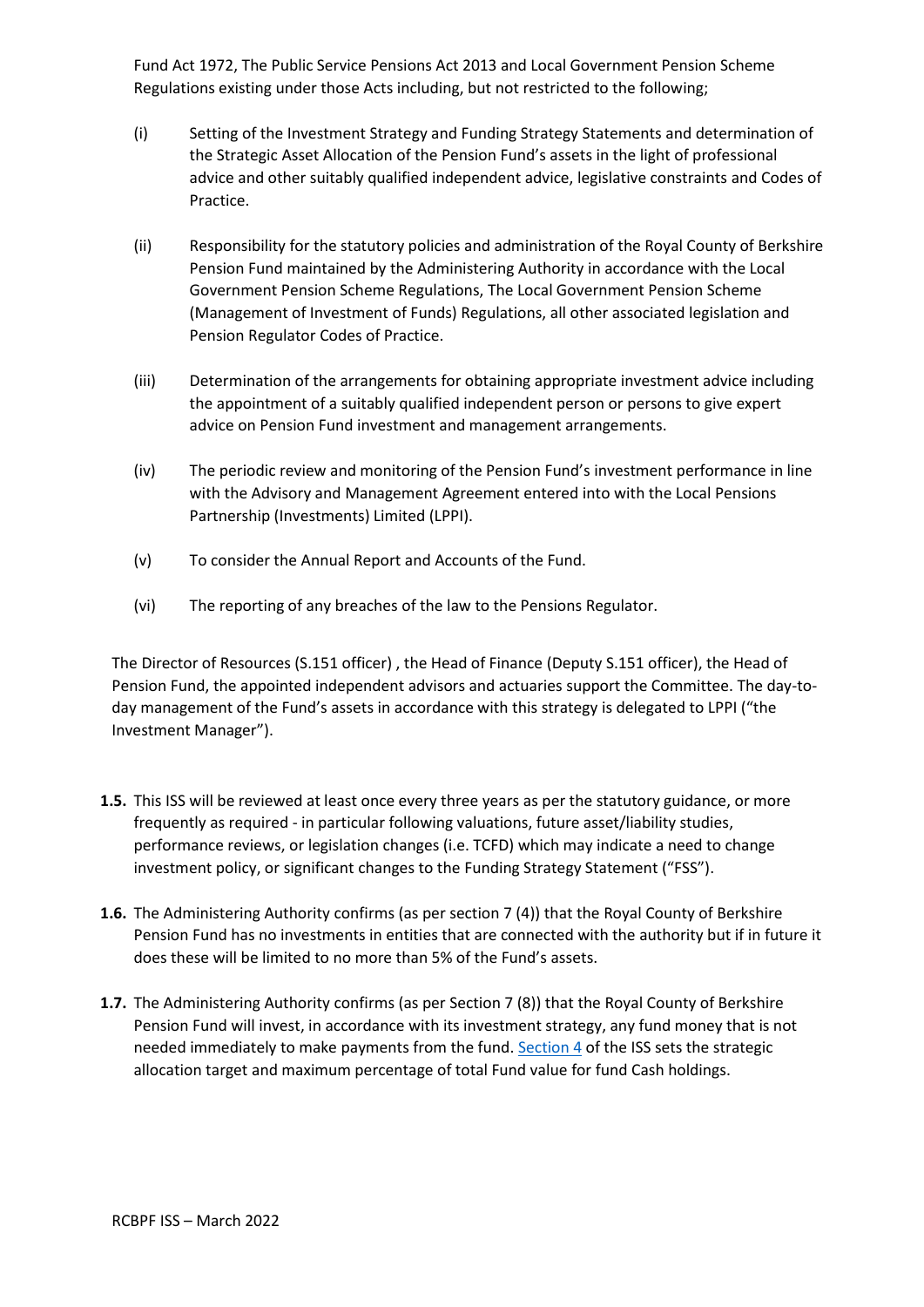# **2. Investment Principles**

**2.1.** Governing all investment decisions are the Committee's core investment principles, beliefs and philosophy. They have been established based on the views of the members, capitalising on the expert advice of the Investment Manager, and are listed below:

### **2.1.1. Investment Governance**

- a) The Fund has access to the necessary skills, expertise, and resources to manage the whole Fund, as well as managing the Fund's cash needs internally.
- b) The Investment Manager, independent advisors, officers and the local pension board are a source of expertise and research to inform and assist the Committee's decisions.
- c) The ultimate aim of the Fund's investment activities is to pay pension liabilities when they become due. The Committee will therefore work with the Investment Manager to ensure that the liquidity profile of the Fund is appropriate to ensure the long-term ability of the Fund to meet these obligations.
- d) The Fund is continuously improving its governance structure through bespoke training to make well informed strategic allocation decision but acknowledges that it is not possible to achieve optimum market timing.
- e) All meetings and investment decisions relating to the setting of Investment Strategy and Strategic Asset Allocation will be minuted.

### **2.1.2. Long Term Approach**

- a) The strength of the majority of employers' covenant allows the Fund to take a long-term approach to its investment strategy, approve that the Investment Manager employ less liquid assets and assess performance of the Investment Manager over a long-term time frame.
- b) The most important aspect of risk is not the volatility of returns, but the risk of absolute loss of capital over the medium and long term. An important focus for the Fund is to ensure stability of employer contributions over the long-run.
- c) Illiquidity is a risk which offers a potential source of additional compensation to the long-term investor. As a long term investor, the Fund should look to be a liquidity provider which presents opportunities in times of market stress.
- d) Over the long term, equities are generally expected to outperform other liquid assets, particularly government bonds and cash.

#### **2.1.3. Environmental, Social and Governance ("ESG") factors**

- a) Certain ESG factors are financially material and may therefore influence the risk and return characteristics of the Fund's investments and the likelihood that the Fund's objectives will be achieved.
- b) All things being equal, well governed companies that manage their business in a responsible manner are generally less vulnerable to downside risk and may therefore produce higher returns over the long term.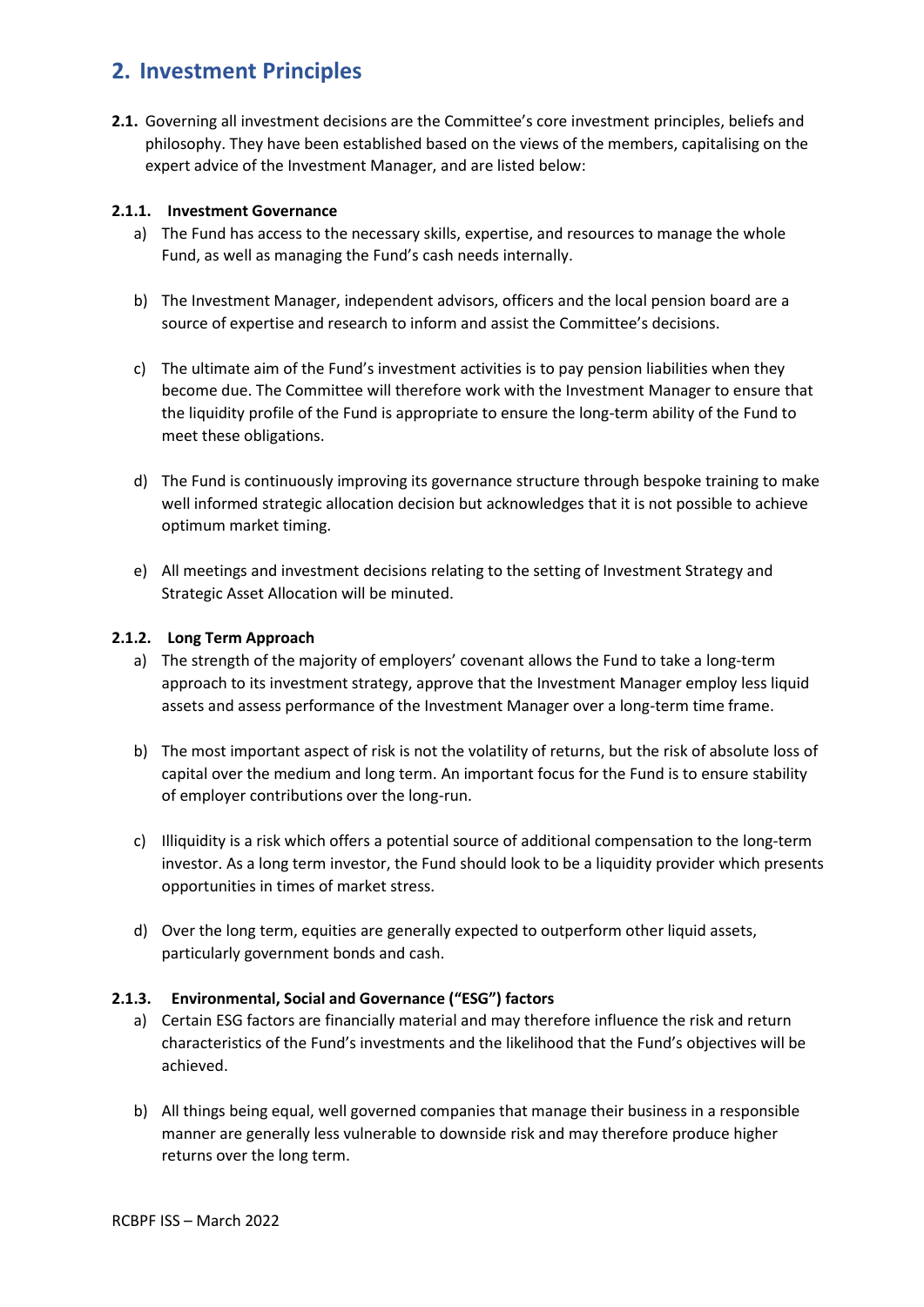- c) In order to improve corporate governance, investment managers should exercise the voting rights attached to the shares they own, as well as engage with management of the companies they significantly invest in.
- d) The Fund's Responsible Investment Policy reflects the urgency of the threat that ESG risks present to the fund and includes the expectation that the Investment Manager will pursue a policy of active, effective engagement with companies in which ownership stakes are held.
- e) The Committee recognises the Administering Authority's net-zero commitment along with that of many of the other scheme employers. The Committee also recognises that a growing number of scheme members want to see significant weight given to these issues. Due consideration to these issues shall be made throughout the investment process.

### **2.1.4. Asset allocation**

- a) Allocations to asset classes other than equities, cash and government bonds (e.g., corporate bonds, private markets, property, infrastructure and diversifying strategies) offer the Fund other forms of risk premia (e.g., additional solvency risk/illiquidity risk).
- b) Diversification across asset classes and asset types that have low correlation with each other will tend to reduce the volatility of the overall Fund return.
- c) As the funding level improves, the Committee may look to certain lower risk strategies to reduce the volatility of the Fund's actuarial funding level.
- d) To reduce longevity risk, a longevity insurance contract has been entered into covering all pensioner members of the Fund who had started receiving their pension by the end of July 2009 including their dependants.

#### **2.1.5. Management Strategies**

- a) Active management will typically incur higher investment management fees but can provide additional return. Fees should be carefully considered and aligned to the interests of the Fund.
- b) Active management performance should be monitored over multi-year rolling cycles and assessed to confirm that the original investment process on appointment is being delivered and that continued appointment is appropriate.
- c) Employing a range of management styles can reduce the volatility of overall Fund returns.
- **2.2.** The fund has a total return target of 6.5% annually (paragraph 3.2.5), and will aim for an appropriate level of risk within its asset allocation, so as to achieve a long-term funding aim (paragraph 3.2.6) while aiming to deliver an appropriate investment income yield to maintain a positive Fund cash-flow position (paragraph 2.4).
- **2.3.** The Fund aims to, where possible, ensure that the portfolio is inflation resilient.
- **2.4.** The Fund aims to keep asset value drawdowns to a minimum, recognising the positive noninvestment cashflows through contributions employer deficit recovery payments, plus an appropriate minimum investment income yield of at least 1%. Based upon the 2019 Triennial Valuation the Fund is expected to remain net cash-flow positive in the near term, although progressively, and likely following the 2025 Triennial Valuation, this position is expected to change.

RCBPF ISS – March 2022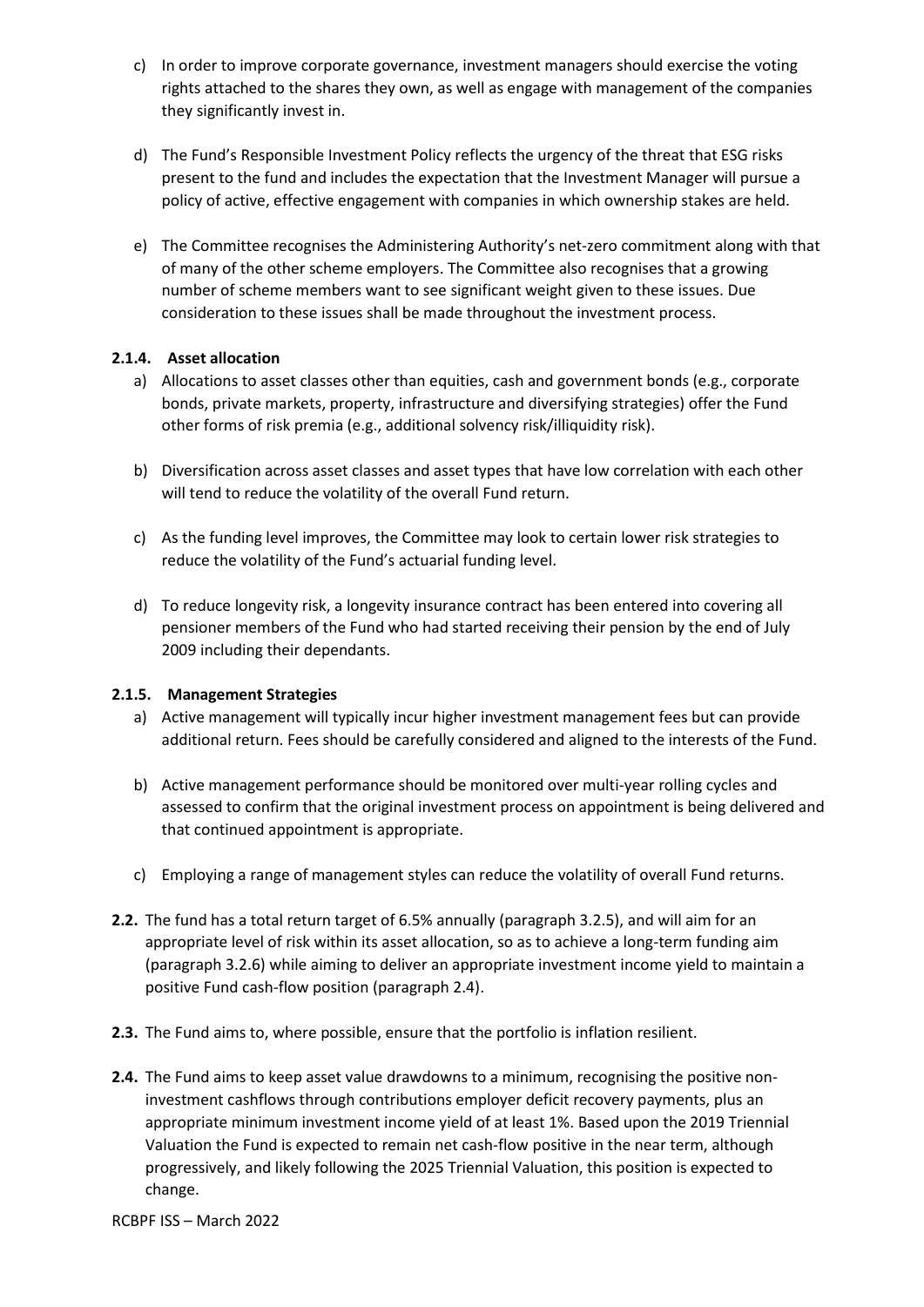# <span id="page-4-0"></span>**3. ISS Objectives**

## **3.1. Objective 7.2 (a): A requirement to invest fund money in a wide range of instruments**

- **3.1.1.** Funding and investment risk is discussed in more detail later in this ISS. However, at this stage it is important to state that the Committee is aware of the risks it runs within the Fund and the consequences of these risks.
- **3.1.2.** To control risk, the Committee recognises that the Fund should have an investment strategy that has:
	- a) Exposure to a diverse range of sources of return, such as market return, manager skill and using fewer illiquid holdings.
	- b) Exposure to a range of instruments for specific risk hedging purposes to be used where appropriate (longevity, currency etc.).
	- c) Diversity in the asset classes used.
	- d) Diversity in the approaches to the management of the underlying assets.
	- e) Adaptability to be able to maintain liquidity for the Fund.
- **3.1.3.** This approach to diversification has seen the fund dividing its assets into seven distinct categories; public equities, fixed income, credit, infrastructure, private equity, real estate and cash as well as entering into a longevity insurance contract. These may be broadly grouped by 4 categories: equities, bonds, real assets and cash. The size of the assets invested in each category will vary, the strategic asset allocation can be found in [Section 4](#page-11-0) of the ISS. It is important to note that each category is itself diversified. As a result, the Fund's assets are invested in a wide range of instruments.
- **3.1.4.** The main risk the Committee are concerned with is to ensure the long-term ability of the fund to meet pension and other benefit obligations as they fall due. As a result, the Committee place a high degree of importance on ensuring the expected return on the assets is sufficient to do so and does not have to rely on a level of risk which the Committee considers excessive.
- **3.1.5.** The Fund currently has a positive cash flow position, however, the gap between contributions received and benefits paid is narrowing and consequently the fund will progressively evolve to being cash-flow negative. The Fund may at times have a negative cash flow position, consequently the Fund liquidity must be closely monitored by the Investment Manager. In addition, a portion of the Fund's assets are invested to generate an appropriate income yield of at least 1%.
- **3.1.6.** At all times the Committee seeks to ensure that their investment decisions, including those involving diversification, are in the best long-term interest of Fund beneficiaries and seeks appropriate advice from the Investment Manager and independent investment advisors as appropriate.
- **3.1.7.** To mitigate these risks the Committee regularly (at least on a quarterly basis) reviews both the performance and expected returns from the Fund's investments to measure whether it has met and is likely to meet in future its return objective. The Committee will keep this ISS under review to ensure that it reflects the approaches being taken by the Investment Manager.
- **3.1.8.** The Fund aims to allocate up to 5% of its Assets for investment in local projects which support local areas, subject to all suitability criteria in Objective 7.2(b) being met and the Fund having no conflict in undertaking its fiduciary duty to scheme members and employers.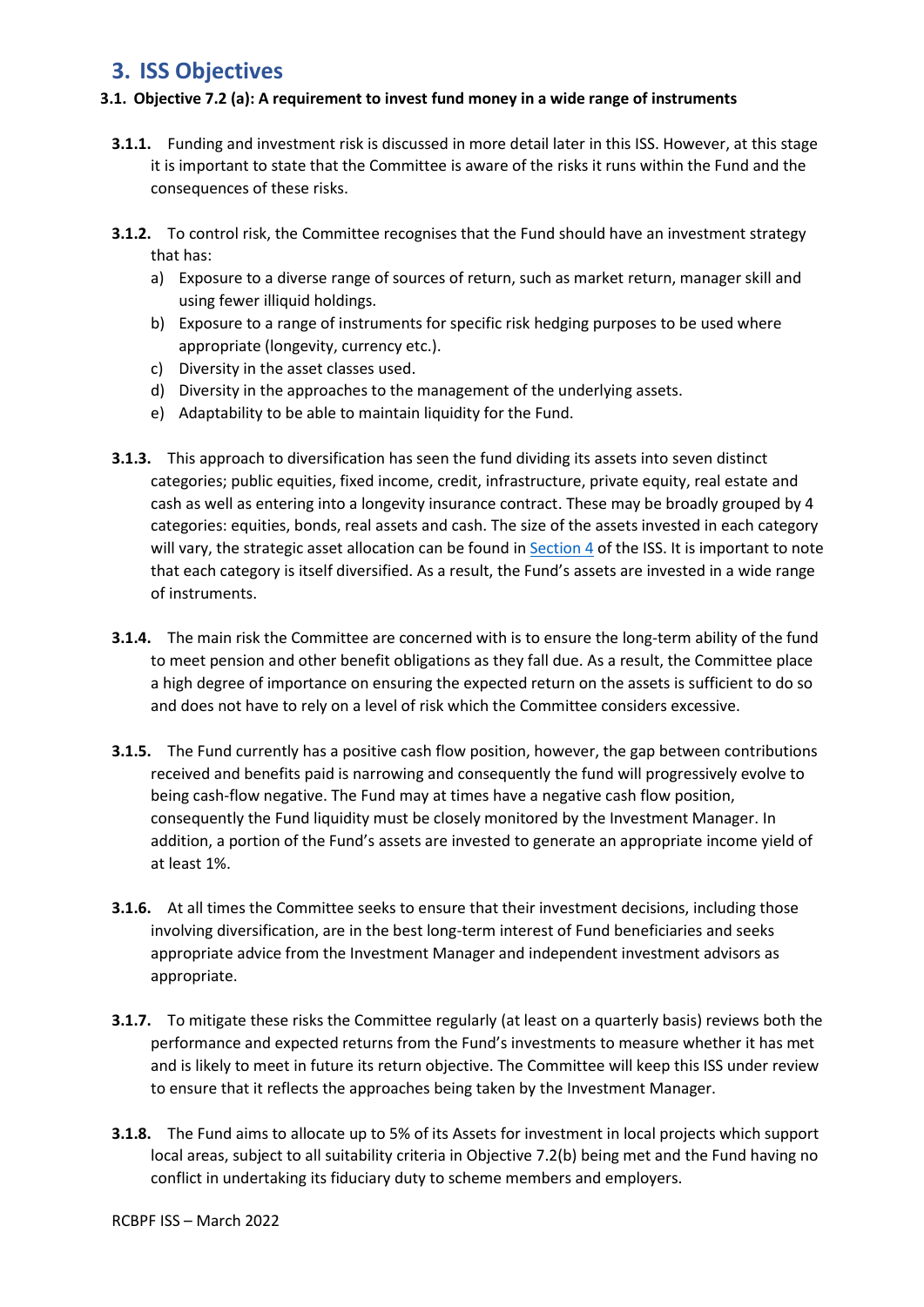## **3.2. Objective 7.2(b): The authority's assessment of the suitability of particular investments and types of investment**

- **3.2.1.** Suitability is a critical test for whether a particular investment should be made. When assessing the suitability of investments, the Investment Manager (as delegated by the Committee) considers the following from its due diligence:
	- a) Prospective return
	- b) Risk
	- c) Concentration
	- d) Risk management qualities the asset has when the portfolio as a whole is considered
	- e) Geographic and currency exposures
	- f) Possible correlation and interactions with other assets in the portfolio
	- g) Whether the management of the asset meets the Fund's ESG criteria.
- **3.2.2.** Each of the Fund's investments has an individual performance benchmark which their reported performance is measured against.
- **3.2.3.** The Committee monitors the suitability of the Fund's assets on a quarterly basis. The committee do not have access to data on individual investments and therefore monitor performance holistically at the asset class level unless LPPI report exceptions. To that end LPPI monitor the investment returns and the volatility of the individual investments together with the Fund level returns and risk whilst the committee consider this wholistically asset-class and whole-fund level. This latter point being to ensure the risks caused by interactions between investments within the portfolio is properly understood.
- **3.2.4.** Where comparative statistics are available for presentation by the Investment Manager or other external body, the Committee will also compare the Fund's asset performance with those of similar funds. The Committee relies on external advice in relation to the collation of the statistics for review.
- **3.2.5.** The Fund targets a long-term absolute return of 6.5% per-annum, a rate advised by the actuary at the last triennial valuation (equivalent to CPI + 3.75% at 31 March 2019). This is referred to by the fund as the 'Actuarial Benchmark', or the required rate of annual return to achieve a 100% funding level at the end of the deficit recovery period without additional deficit recovery (secondary) contributions from employers. This rate is subject to further change and shall be revised at the next triennial valuation. For the avoidance of doubt – this is not the actuarial discount rate.
- **3.2.6.** The Fund will aim for an appropriate level of risk within its asset allocation, so as to achieve a long-term funding aim. No explicit volatility target is set in this statement.
- **3.2.7.** Investments are assessed by the Investment Manager to determine suitability considering all factors but not limited to; consideration of the long-term absolute return target, portfolio volatility and the suitability indicators as listed in paragraph 3.2.1.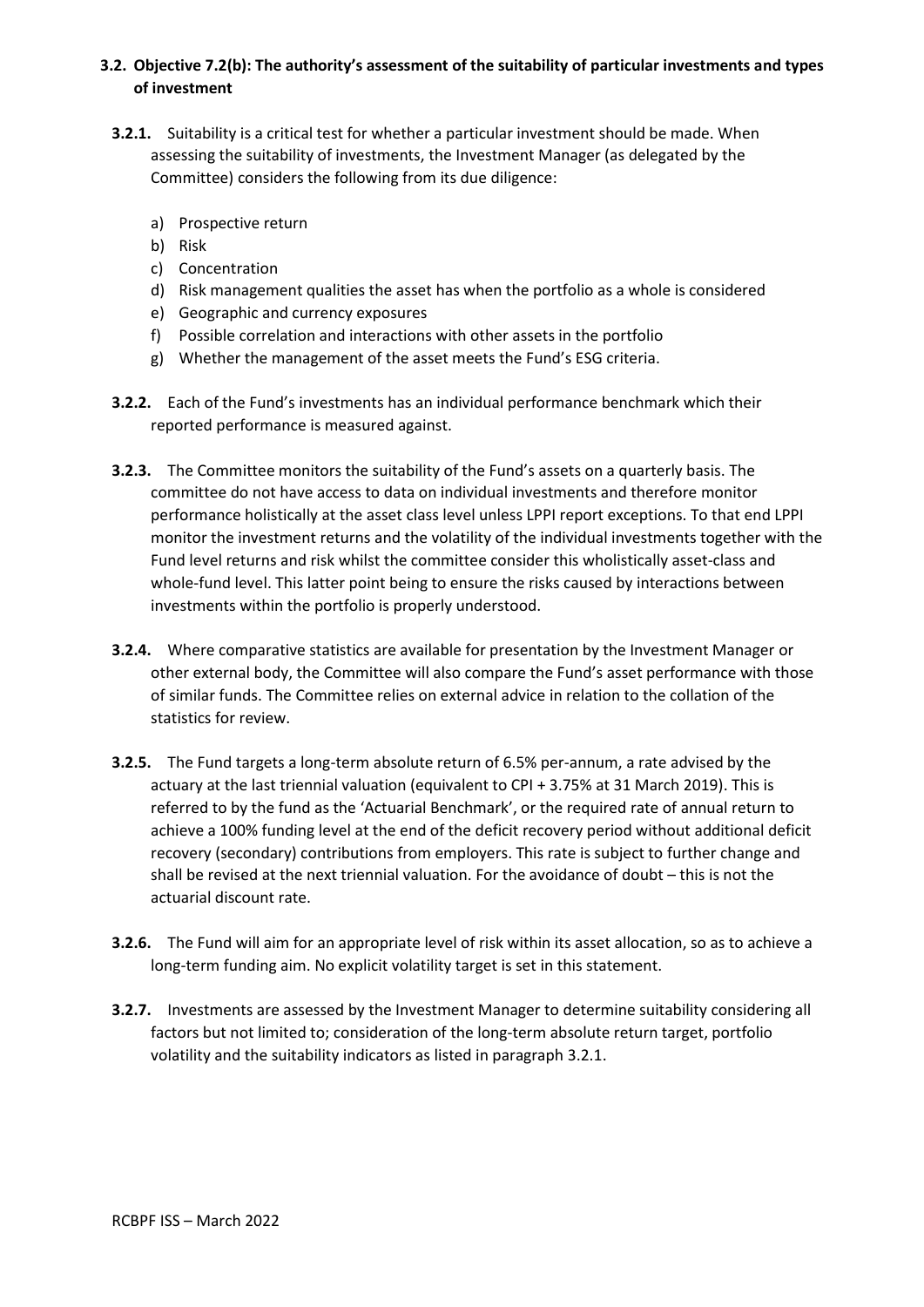## **3.3. Objective 7.2(c): The authority's approach to risk, including ways in which risks are to be measured and managed**

- **3.3.1.** The fund has adopted the CIPFA (2018) framework for managing risks in the LGPS, to assist it in risk identification, assessment, and mitigation. In line with best practice, the Fund maintains a risk register with all known material risks, each with several mitigation measure and several carefully calculated risk scores. The main risks to the Fund, however, are highlighted within the Funding Strategy Statement (FSS).
- **3.3.2.** The Committee recognises that there are several risks involved in the investment of the assets of the Fund amongst which are the following:

#### **Investment Manager risk:**

a) Selection of investment strategies is delegated to LPPI. LPPI select and monitor investment managers on behalf of The Fund. This oversight includes manager performance and associated risks. LPPI regularly reviews the risk and return objectives of these investment managers, evaluates their performance and appraises management processes.

#### **Geopolitical and political risks:**

- a) Geopolitical risks are considered, where appropriate, by the Investment Manager. They are expected to be managed by the avoidance of high levels of concentration risk.
- b) Political risks are considered, where appropriate, by the Investment Manager. They are expected to be managed by pursuing investments in countries that the "rule of law" prevails and the institutional set up is strong. Avoiding high levels of concentration risk is also a route to managing these risks.

#### **Currency risks:**

a) Currency risks are tolerated and managed within the parameters set in the Fund's Risk Appetite Statement. Currency risk is incorporated in any analysis that guides the Fund's strategic asset allocation and thus ultimately is considered as part of pursuing the Fund's long term funding objectives.

#### **Solvency and mismatching risk:**

- a) Is monitored and managed, taking into account the Fund's risk appetite statement, through an assessment of the expected development of the liabilities relative to the expected development of the current and alternative investment policies; and
- b) Is monitored by assessing the progress of the actual growth of the liabilities relative to the selected investment policy.

#### **Liquidity risk:**

a) Is a function of liquid asset holdings and expected portfolio income relative to the level of cash flow required over a specified period; and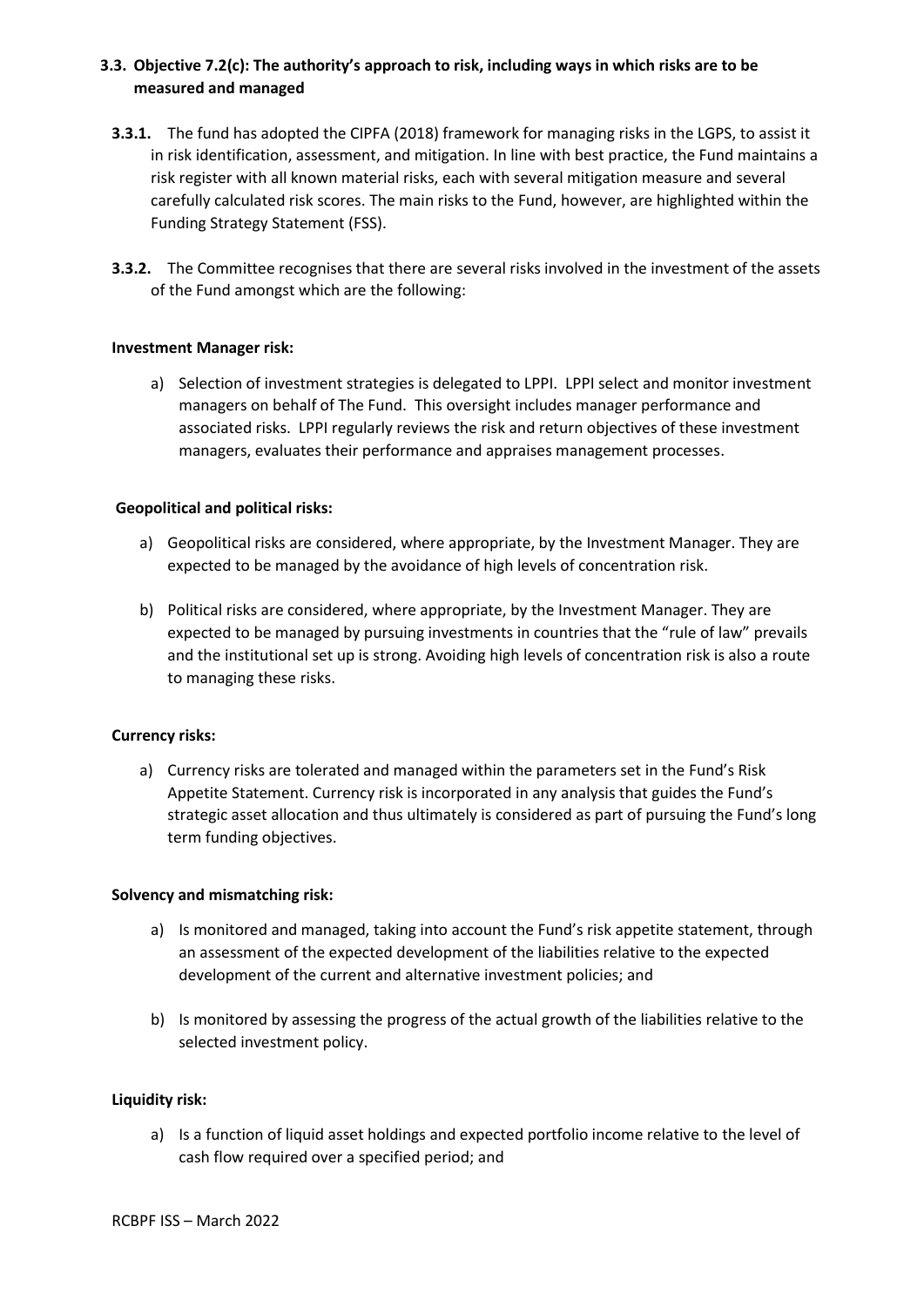b) Managed by assessing the level of cash held in order to limit the impact of the cash flow requirements on the investment cash policy.

## **Custodial risk:**

- a) Is measured by assessing the creditworthiness of the global custodian and the ability of the organisation to settle trades on time and provide secure safekeeping of the assets under custody.
- **3.3.3.** The risks to the Fund concerned with the investment of Fund assets are controlled in the following ways:
	- a) The adoption and monitoring of asset allocation benchmarks, ranges and performance targets constrain the Investment Manager from deviating significantly from the intended approach while permitting the flexibility to enhance returns.
	- b) The appointment of more than one manager by the Investment Manager with different mandates and approaches provides for the diversification of manager risk.
- **3.3.4.** The Advisory Management Agreement (AMA) agreement constrain the Investment Manager's actions in areas of particular risk and sets out the respective responsibilities of both the Investment Manager and the Fund.
- **3.3.5.** The Committee are aware investment risk is only one aspect of the risks facing the Fund.
- **3.3.6.** The Committee are of the view that the diversification of the Fund assets is sufficiently broad to ensure the investment risk is low and will continue to be low. When putting in place the investment strategy the Committee carefully consider both the individual asset-class risk characteristics and those of the combined portfolio to ensure the risks are appropriate. Estimating the likely volatility of future investment returns is difficult as it relies on both estimates of individual asset class returns and the correlation between them.
- **3.3.7.** To help manage risk, the Committee (formerly the Investment Working Group) agreed a risk appetite statement on 11 March 2019 which is still fit for purpose at the date of this review, this is subject to further review alongside the triennial valuation and publication of the funding strategy statement. Within this, the Investment Manager is engaged to monitor and manage the risk focusing on four key parameters; funding level, contributions, liquidity and asset allocation. In addition, when carrying out their investment strategy review the Committee had several different investment advisers' assess the level of risk involved.
- **3.3.8.** When reviewing the investment strategy on a quarterly basis the Committee considers advice from their Independent Advisers and the need to take additional steps to protect the value of the assets that may arise or capitalise on opportunities if they are deemed suitable. In addition to this the risk register is updated on a quarterly basis.
- **3.3.9.** At each review of the Investment Strategy Statement the assumptions on risk and return and their impact on asset allocation will be reviewed.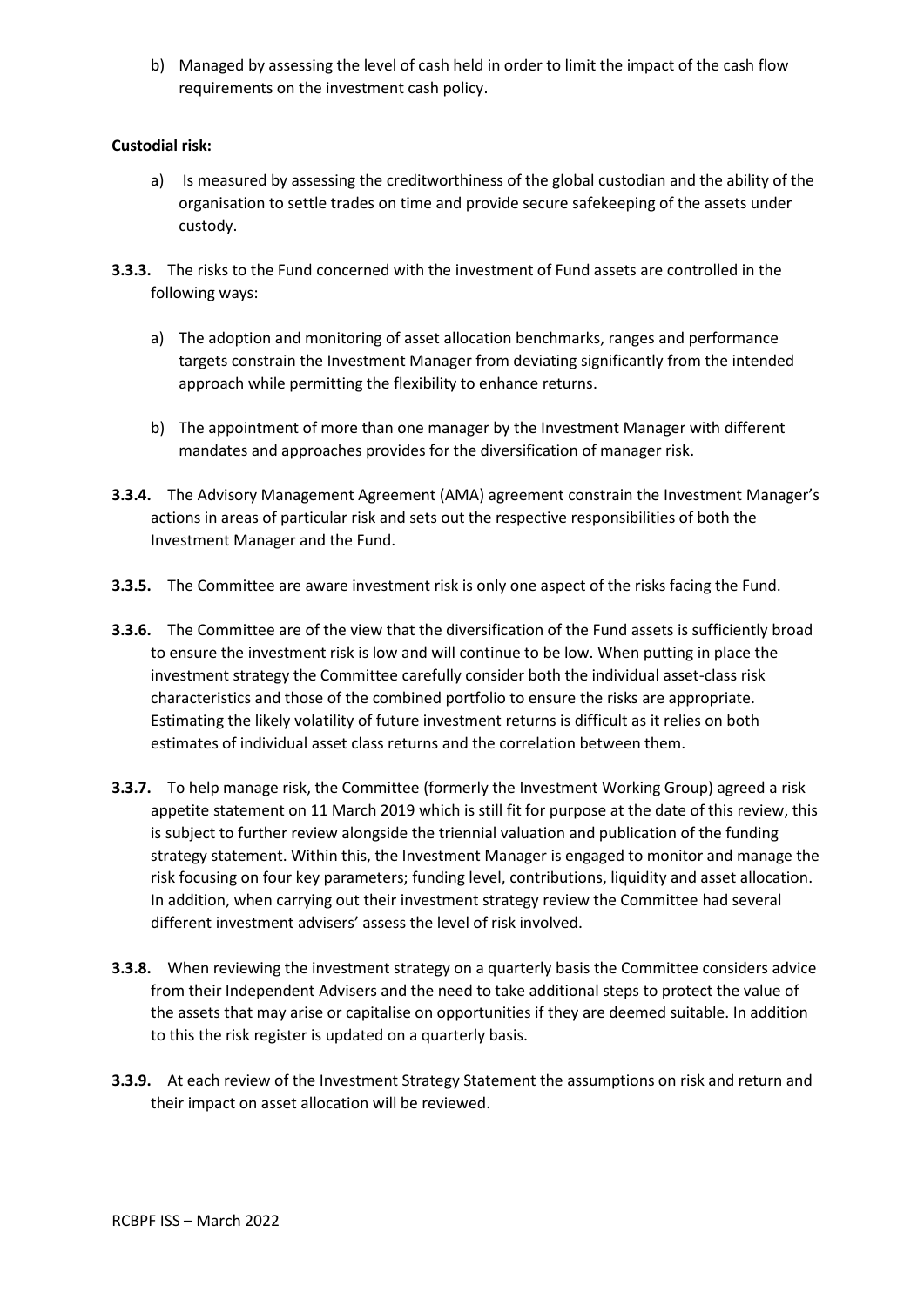## **3.4. Objective 7.2(d): The authority's approach to pooling investments, including the use of collective investment vehicles**

- **3.4.1.** The Government requires LGPS funds to pool their investments as a solution that ensures maximum cost effectiveness for the Fund, both in terms of return and management cost. The Funds approach to pooling arrangements meet the criteria set out in the Local Government Pension Scheme: investment reform criteria and guidance.
- **3.4.2.** The Fund became an investment client of LPPI as part of the Government's pooling agenda on 1 June 2018, outsourcing all active day-to-day asset management activities along with pooling funds into LPPI's investment buckets as appropriate. LPPI was launched in December 2015 by two pension funds; LCPF and LPFA with the RCBPF later joining in 2018. LPPI now has circa £20bn under direct management, with 8 funds launched as at February 2022.
- **3.4.3.** The Fund has transitioned c.80% of assets to the LPPI pooled investment vehicles as of 7 March 2022. Going forward the Fund will look to transition further assets as and when there are suitable investment opportunities available that meet the needs of the Fund and where there are no excessive cost, legal or other restraints such as those caused by the legacy investments in illiquid private market investments. As such, the remaining c20% is currently held outside of the remit of LPPI pooled funds but are also externally managed by LPPI as the Investment Manager under the AMA. The Committee is aware that certain assets held within the Fund have limited liquidity and disposing/transferring them would come at a significant cost. The position is periodically reviewed by the Investment Manager
- **3.4.4.** LPPI's Investment Committee is responsible for scrutinising the actions of its investment team, reporting and transparency, consultation on the strategy and business plan, matters reserved to shareholders, responsible investment and emerging issues. The LPPI Investment Committee meets on a quarterly basis. LPPI regularly hosts investment/client conferences, to which all members and clients are invited. External independent oversight and assurance of the pool company is provided by the FCA, depositary, external auditors and the Department for Levelling Up, Housing and Communities (DLUHC).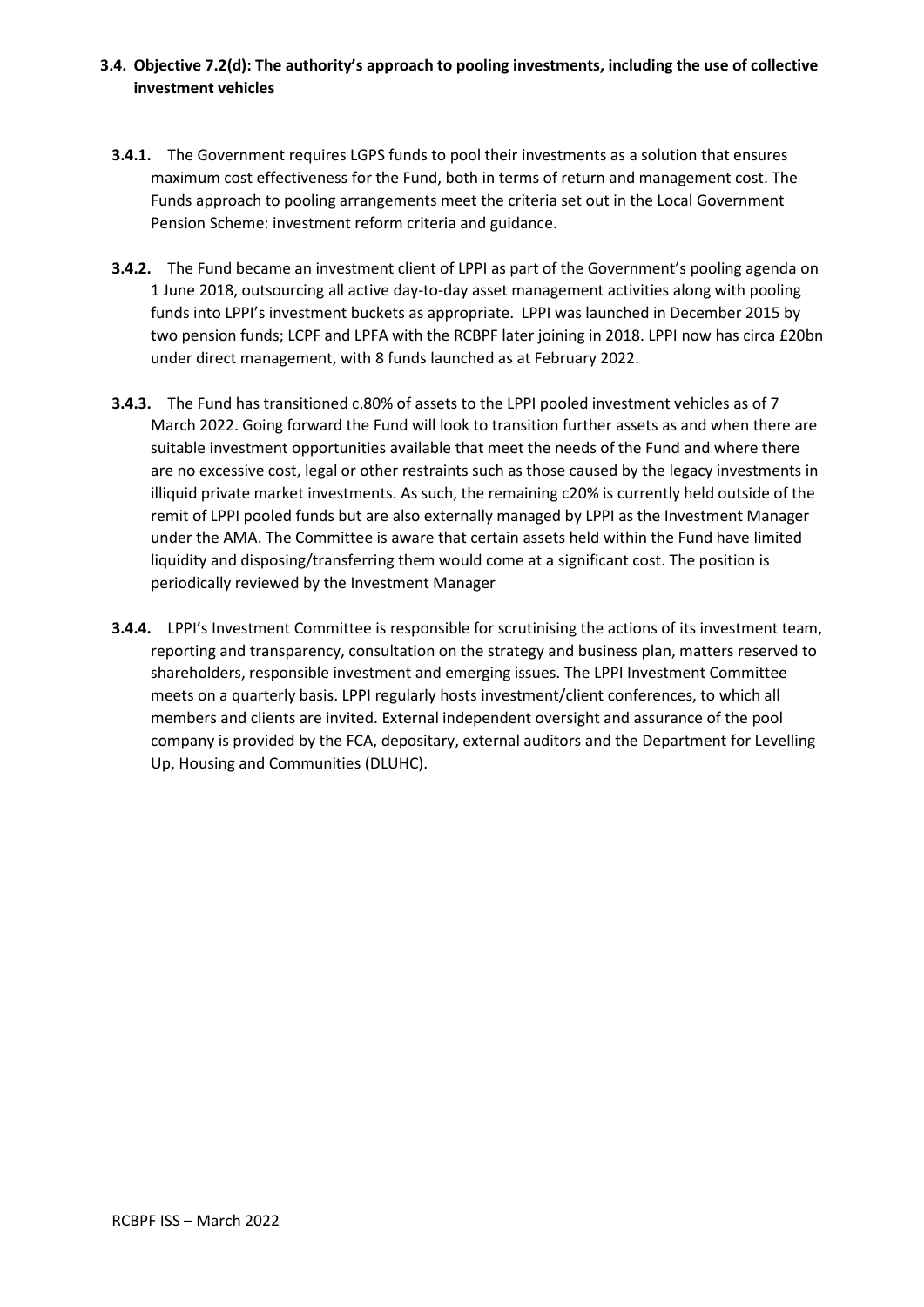## **3.5. Objective 7.2(e): How social, environmental or corporate governance considerations are taken into account in the selection, non-selection, retention and realisation of investments**

- **3.5.1.** The Fund released an ESG statement in December 2020 followed by publishing a revised Responsible Investment policy in March 2021 which clearly sets out its purpose to detail the approach that RCBPF aims to follow in integrating Environmental, Social and Governance (ESG) issues into its investments. The Responsible Investment Policy is broadly aligned to that of LPPI's so there are no conflicts between the Fund and its Investment Manager.
- **3.5.2.** A working group (task and finish group) for responsible investment (RI) was approved by the Committee in December 2021; The working group is to be established for members (committee/board/advisory-panel), officers and advisors to have a forum to ensure that RI policy remains up to date, fit for purpose and reflects any relevant external developments. A revised RI policy is expected to be brought to the Committee for approval in December 2022.
- **3.5.3.** The guiding Responsible Investment values contained within the Fund's current RI policy are as follows;
	- a) Consultative
	- b) Being Proactive
	- c) Engagement
	- d) Collaborative
	- e) Flexible
- **3.5.4.** The key principles contained within the Fund's current RI policy are as follows;
	- a) Effectively manage financially material ESG risks to support the requirement to protect returns over the long term;
	- b) Apply a robust approach to effective stewardship;
	- c) Seek sustainable returns from well governed and sustainable assets;
	- d) Responsible investment is core to our skills, knowledge and advice;
	- e) Seek to innovate, demonstrate and promote RI leadership and ESG best practice;
	- f) Achieve improvements in ESG through effective partnerships that have robust oversight;
	- g) Share ideas and best practice to achieve wider and more valuable RI and ESG outcomes.
- **3.5.5.** The guiding priorities of the Fund's current Responsible Investment policy are as follows;
	- a) Climate Change
	- b) Corporate Governance
- **3.5.6.** Several factors are to be considered in terms of implementation of the Fund's Responsible Investment policy, these are listed as follows, but the Committee advise that the RI policy is read in full to understand how each area of activity is applied as appropriate;
	- a) Voting globally
	- b) Engagement through partnership
	- c) Shareholder litigation
	- d) Active investing
	- e) Divestment
- **3.5.7.** Taskforce for Climate Related Financial Disclosures (TCFD) guidance is expected imminently from DLUHC regarding statutory disclosures by the fund, its officers and its committee members. The fund's ISS and RI policies shall be revised as appropriate once due guidance is received.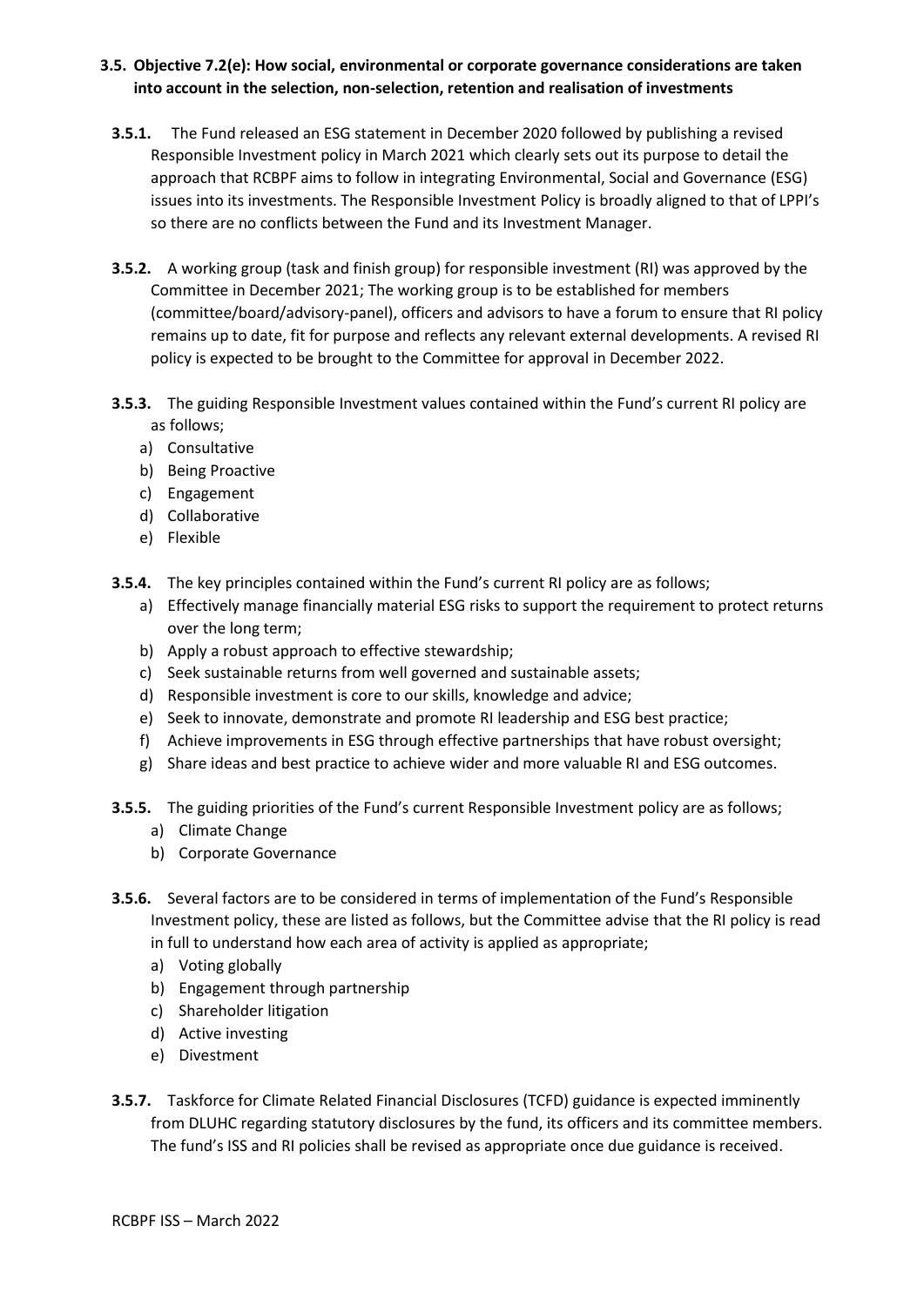### **3.6. Objective 7.2(f): The exercise of rights (including voting rights) attaching to investments**

- **3.6.1.** The Committee has delegated the Fund's voting rights to the Investment Manager, who are required, where practical, to make considered use of voting in the interests of the Fund. The Committee expects the Investment Manager to vote in the best interests of the Fund. In addition, the Fund expects its Investment Manager to work collaboratively with others, particularly other LGPS Investment Managers, if this will lead to greater influence and deliver improved outcomes for shareholders and more broadly.
- **3.6.2.** As the role of voting and engagement is outsourced to LPPI, the Fund has included the Investment Manager's shareholder voting policy on the Fund's website, which was last approved in March 2021 and shall be kept under review.
- **3.6.3.** The Fund through its participation with LPPI and through other means will work closely with other LGPS Funds to enhance the level of engagement both with external managers and the underlying companies in which invests.
- **3.6.4.** In addition, the Fund:
	- a) Is a member of the Pension and Lifetime Savings Association (PLSA) and the Local Authority Pension Fund Forum (LAPFF) and in this way joins with other investors to magnify its voice and maximise the influence of investors as asset owners; and
	- b) Joins wider lobbying activities where appropriate opportunities arise.
- **3.6.5.** Ongoing voting and engagement is covered within the Fund's Responsible Investment Policy
- **3.6.6.** The Committee expects LPPI and any other directly appointed asset managers to comply with the Stewardship Code (2020) and this is monitored on a regular basis.